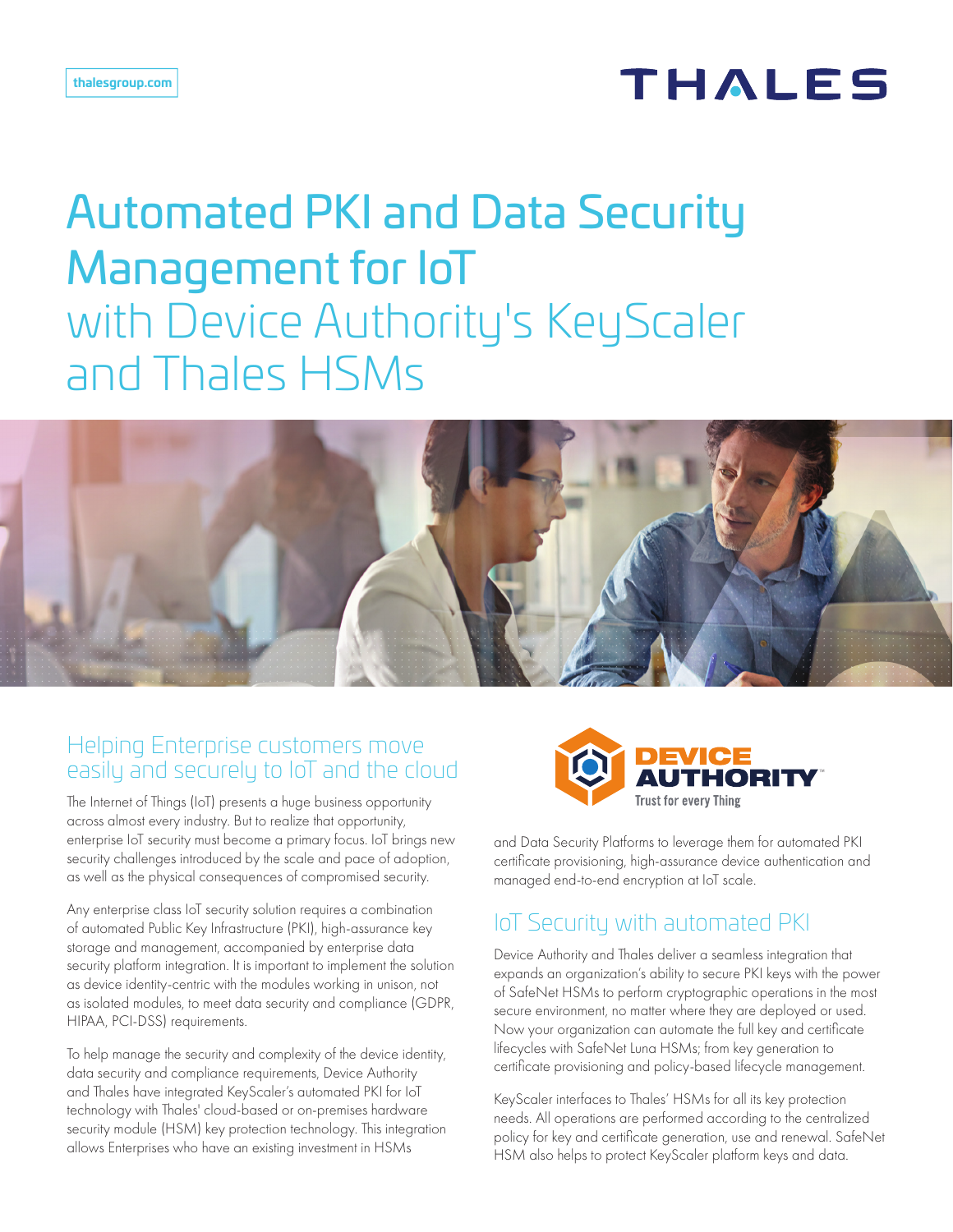### Enterprise IoT Solution Blueprint



The integrated solution strengthens Device Trust, Data Trust and availability. KeyScaler extends support for growing numbers of Certificate Authorities (CAs) for solutions that require a public root of trust.

### Solution Benefits

- Strong device identity, authentication and encryption
- Hybrid crypto key for data security
- Automated PKI management
- Help meet compliance mandates
- Flexible HSM key protection solutions offer cloud, hybrid/ multicloud and on-premises support that fit all deployments and meets the high-availability required for an IoT environment
- Simplified IoT security management
- Firmware Code Signing maintains trust during device manufacturing and field software updates
- Bring Your Own Key (BYOK) for IoT data encryption and privacy

KeyScaler integrated with SafeNet HSMs provides high-assurance device authentication, managed end-to-end encryption, and certificate provisioning for connected IoT devices. After establishing the identity of the device as trusted, KeyScaler then leverages that trust to provide additional security operations, such as issuing a security token that the device can use to authenticate to other IoT platforms, or provisioning a unique device key and certificate. KeyScaler data encryption solution delivers policy-driven, end-toend crypto services for data flowing through managed devices.

KeyScaler and Thales also allows enterprises to retain control of their own IoT data through the use of Bring Your Own Key (BYOK) technology. KeyScaler uses a public key to encrypt secrets which were used to protect data coming from an IoT device. This means that only the owner of the private key will be able to unlock the

secrets and ultimately decrypt the IoT data. Thales provides the HSM functionality required to store the associated private keys. This solution allows enterprises to maintain complete control and access to IoT data and can strengthen their key management and data export practices.

### Together we can help

Many enterprises today need functionality of IoT Identity and Access Management (IAM) with automated PKI capability to meet the IoT security operations requirements for their deployments. Device Identity centric KeyScaler together with SafeNet HSMs deliver high assurance:

- Device and Data Security
- Implementing and running security operations at IoT scale
- Meeting compliance requirements and requests

#### How It Works

KeyScaler uses SafeNet HSMs for securing two important areas in the solution. It uses the HSM for all its operational keys and crypto operations, as well as delivering strong device identity and data protection for IoT devices. KeyScaler automates the provisioning and managing of keys and certificates for IoT devices.

#### The steps are:

- KeyScaler requests keys to be generated in the SafeNet HSM. If a key pair is generated at the device, this step is not required.
- Following key generation, a certificate request is initiated.
- Once the certificate is approved and received by the KeyScaler Platform, the certificate is delivered to the IoT device through the KeyScaler automated process.
- When a certificate needs to be renewed or rotated, the full process is repeated.